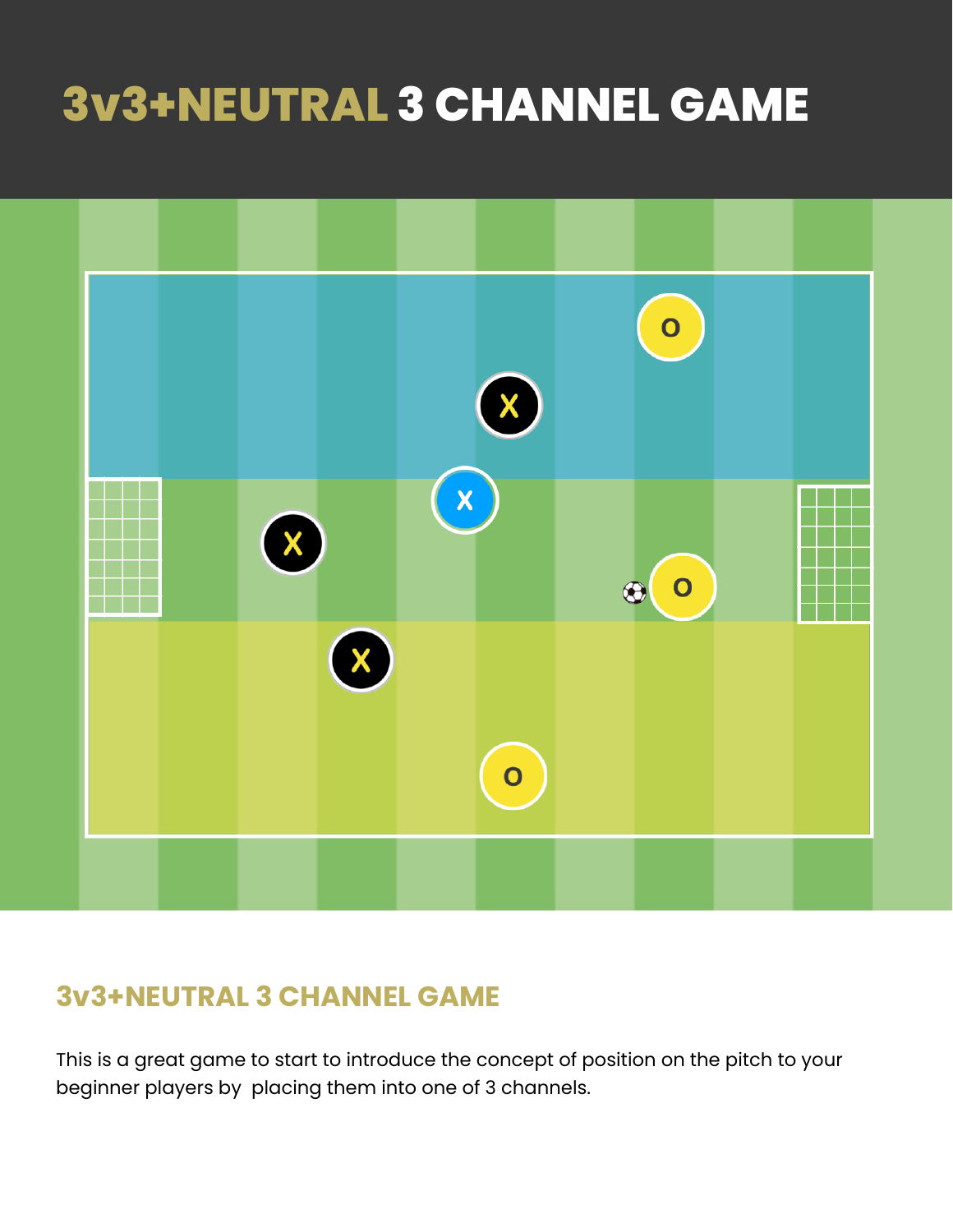## **SET UP & ACTIVITY**

Set up a small sided pitch and create three channels (left, middle, right) make your middle channel a little narrower than the left and right channels. You want to make sure that the wide players can also score from their channel and are not isolated in the game and only have the option of passing.

Pick two teams of 3v3 and assign a specific channel (right, middle, left) pick an additional player who will be the Neutral player. The neutral player will play on whichever team has possession of the ball and will also be able to move freely anywhere on the pitch.

The neutral is there to help create 2v1 situations and help the attacking team move the ball. Without the neutral the game simply becomes a series of 1v1 in each channel.

Players must stay in their channels, the neutral must go into the channels to help create 2v1 situations.

### **COACHING POINTS**

- Encourage your neutral player to go and support and create a 2v1 with whichever player has the ball.
- Have the team who gets possession look for the neutral player and bring them into the play to give them the advantage.
- Encourage the neutral to dribble the ball into a different channel to change which goal the team will attack or create a new 2v1 match up.

Q. If the player with the ball dribbles out of their channel which player should replace them?

A. The player who should replace them is the player in the channel that they dribble into